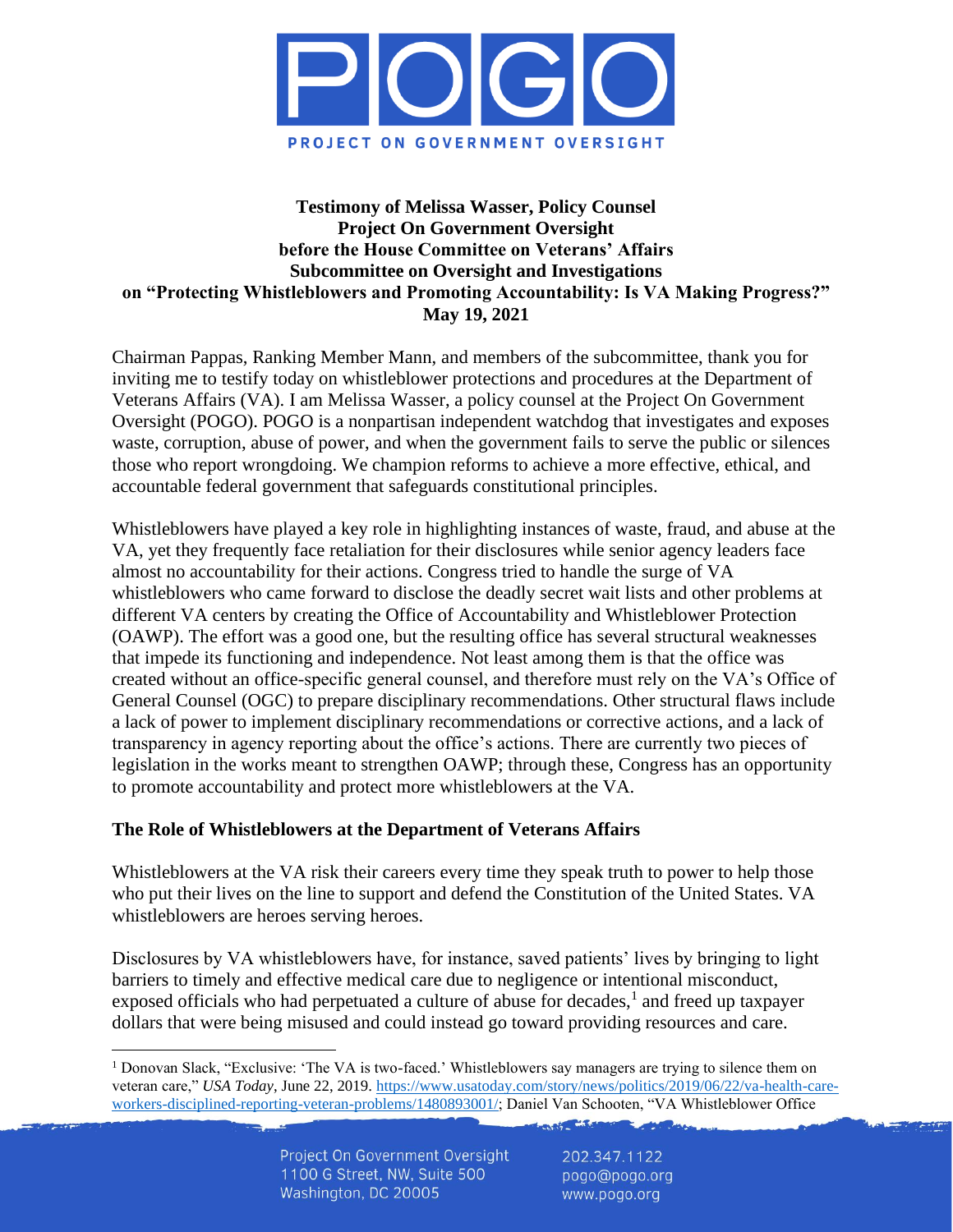We've seen firsthand the profound and immediate impact whistleblower disclosures can have on the quality of care at the VA. Many are familiar with the wait lists at Arizona's Phoenix VA Health Care System, which were brought to light by VA whistleblowers in 2014. While the system's computer records falsely indicated that veterans were getting timely medical appointments, a secondary, accurate wait list reflected the prolonged wait times the veterans were experiencing. That secondary list showed that approximately 1,400 veterans were waiting months to meet with a doctor. At least 40 veterans died waiting for care.<sup>2</sup> Unfortunately, this misconduct is not an isolated incident. Complaints of inaccurate VA wait lists can be traced back over a decade and all over the country,<sup>3</sup> and even after the Phoenix scandal, the abuse persisted. Secret wait lists for care were found in Omaha in  $2017<sup>4</sup>$  and alleged nationwide in  $2019<sup>5</sup>$ Whistleblowers were essential in bringing those abuses to light.

After the 2014 Phoenix VA scandal, POGO teamed up with Iraq and Afghanistan Veterans of America to encourage more VA whistleblowers to share with us their inside perspective and to help us better understand the issues the department was facing.

In POGO's 40-year history, we have never received as many submissions from a single agency. Nearly 800 current and former VA employees and veterans contacted us. We received credible submissions from 35 states and the District of Columbia.<sup>6</sup> A recurring and fundamental theme became clear: VA employees across the country feared they would face retaliation if they dared to raise a dissenting voice to the department.

Technically, most whistleblowers are legally protected. Still, they often face retaliation, and because it is so rampant, maintaining anonymity is one of the best ways for whistleblowers to protect themselves from professional and personal retaliation. Congress created the VA's Office of Accountability and Whistleblower Protection in an attempt to aid department whistleblowers in their efforts to hold the department to account. However, it appears that the office is not doing

<https://www.pogo.org/investigation/2019/10/va-whistleblower-office-wasted-300-000-on-useless-training/>

Wasted \$300,000 on 'Useless' Training," Project On Government Oversight, October 24, 2019.

<sup>&</sup>lt;sup>2</sup> Scott Bronstein, Drew Griffin, and Nelli Black, "Phoenix VA officials put on leave after denial of secret wait list," CNN, May 1, 2014.<http://www.cnn.com/2014/05/01/health/veterans-dying-health-care-delays/>

<sup>3</sup> Rich Gardella and Talesha Reynolds, "Memos Show VA Staffers Have Been 'Gaming System' for Six Years," *NBC News*, May 13, 2014. [https://www.nbcnews.com/storyline/va-hospital-scandal/memos-show-va-staffers](https://www.nbcnews.com/storyline/va-hospital-scandal/memos-show-va-staffers-havebeen-gaming-system-six-years-n104621)[havebeen-gaming-system-six-years-n104621](https://www.nbcnews.com/storyline/va-hospital-scandal/memos-show-va-staffers-havebeen-gaming-system-six-years-n104621)

<sup>4</sup> Steve Liewer, "Nebraska-Western Iowa VA kept secret waiting list for some mental health appointments," *World Herald*, October 16, 2017. [https://www.omaha.com/news/military/nebraska-western-iowa-va-kept-secretwaiting](https://www.omaha.com/news/military/nebraska-western-iowa-va-kept-secretwaiting-list-for-some/article_c428a382-320c-560d-bbee-eb0a40ee6b23.html)[list-for-some/article\\_c428a382-320c-560d-bbee-eb0a40ee6b23.html;](https://www.omaha.com/news/military/nebraska-western-iowa-va-kept-secretwaiting-list-for-some/article_c428a382-320c-560d-bbee-eb0a40ee6b23.html) Steve Liewer and Joseph Morton, "Secret waitlist delayed care for 87 veterans at VA hospital in Omaha, led to departure of 2 employees," *World Herald*, October 31, 2017[. https://www.omaha.com/livewellnebraska/health/secret-waitlist-delayed-care-forveterans-at-va](https://www.omaha.com/livewellnebraska/health/secret-waitlist-delayed-care-forveterans-at-va-hospital-in/article_5048df5a-bb65-11e7-932b-af5b8746deef.html)[hospital-in/article\\_5048df5a-bb65-11e7-932b-af5b8746deef.html](https://www.omaha.com/livewellnebraska/health/secret-waitlist-delayed-care-forveterans-at-va-hospital-in/article_5048df5a-bb65-11e7-932b-af5b8746deef.html)

<sup>&</sup>lt;sup>5</sup> Joe Davidson, "Whistleblower says there's a secret VA wait list for care. The department says that's not true.," *Washington Post*, June 3, 2019. [https://www.washingtonpost.com/politics/whistleblower-says-theres-a-secret-va](https://www.washingtonpost.com/politics/whistleblower-says-theres-a-secret-va-wait-list-for-care-the-department-says-thats-not-true/2019/06/01/197e59a2-83df-11e9-bce7-40b4105f7ca0_story.html)[wait-list-for-care-the-department-says-thats-not-true/2019/06/01/197e59a2-83df-11e9-bce7-](https://www.washingtonpost.com/politics/whistleblower-says-theres-a-secret-va-wait-list-for-care-the-department-says-thats-not-true/2019/06/01/197e59a2-83df-11e9-bce7-40b4105f7ca0_story.html) [40b4105f7ca0\\_story.html](https://www.washingtonpost.com/politics/whistleblower-says-theres-a-secret-va-wait-list-for-care-the-department-says-thats-not-true/2019/06/01/197e59a2-83df-11e9-bce7-40b4105f7ca0_story.html)

<sup>6</sup> *Addressing Continued Whistleblower Retaliation Within VA: Hearing before the House Committee on Veterans' Affairs' Subcommittee on Oversight and Investigations*, 114<sup>th</sup> Cong. (April 13, 2015) (statement for the record by Lydia Dennett, Project On Government Oversight). [https://www.pogo.org/testimony/2015/04/pogo-provides](https://www.pogo.org/testimony/2015/04/pogo-provides-statement-for-house-hearing-on-va-whistleblowers/)[statement-for-house-hearing-on-va-whistleblowers/](https://www.pogo.org/testimony/2015/04/pogo-provides-statement-for-house-hearing-on-va-whistleblowers/)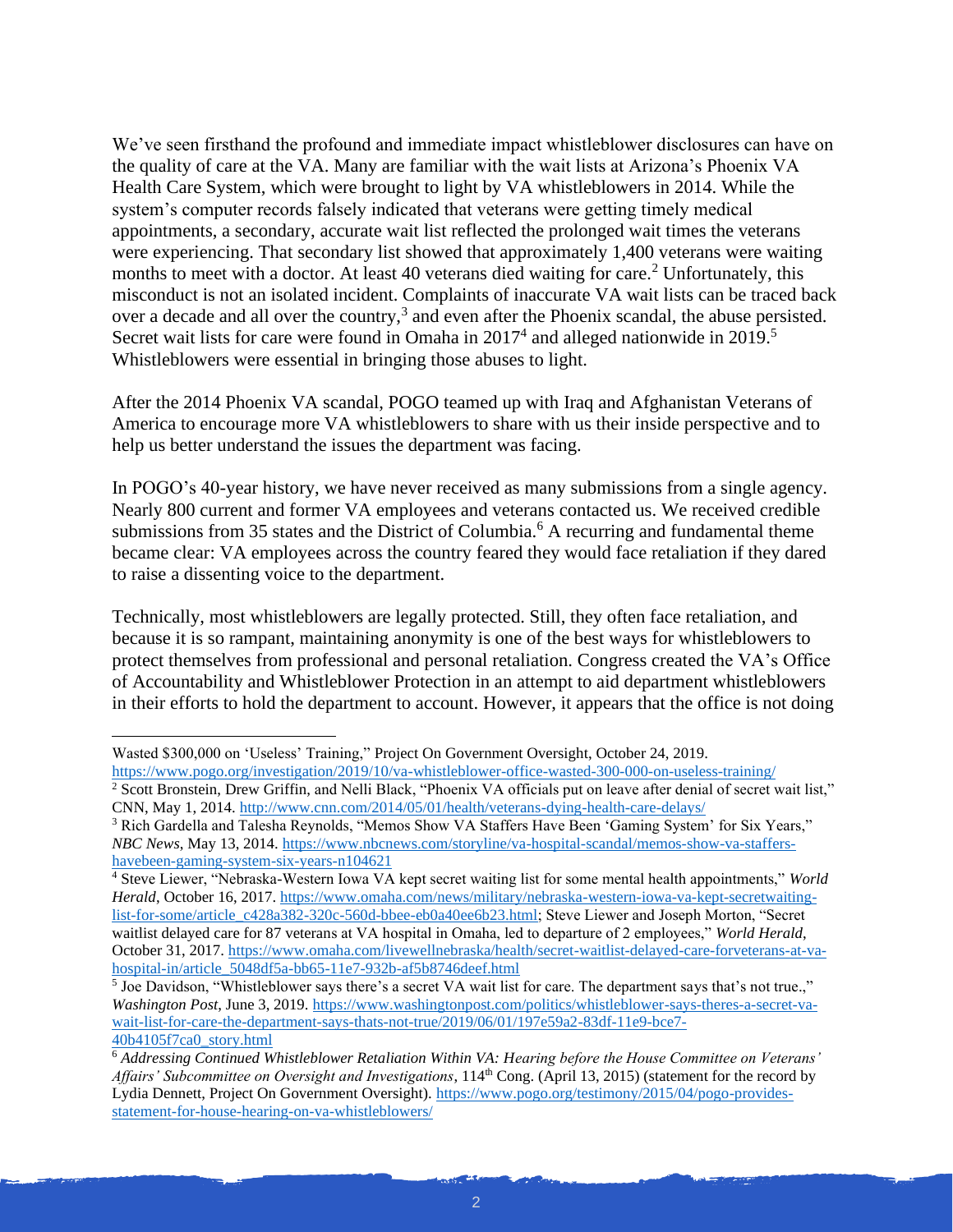its job well in that regard.

For example, recent reporting highlights how the office retaliated against Anthony Everett, a whistleblower leading the security team that protects senior VA officials. In October 2020, Mr. Everett reported to OAWP what he viewed as an ethical breach and a misuse of taxpayer money by two senior VA officials, then-Acting Deputy Secretary Pamela Powers and then-chief of human resources Daniel Sitterly. His disclosure was supposed to be kept confidential. Just three hours after Everett made his disclosure, Ms. Powers demoted him with no reason given.<sup>7</sup>

A 2020 POGO investigation uncovered even more misconduct by top political appointees at the VA. A whistleblower complaint accused then-Secretary Robert Wilkie and his top aides of actions that "run contrary to the law and represent an abuse of authority."<sup>8</sup> Wilkie installed Sitterly, who was under investigation by OAWP at the time, to be second-in-command of the office, despite the fact that then-Assistant Secretary for Accountability and Whistleblower Protection Tamara Bonzanto had already conducted a search for candidates and selected one to fill the position. Sitterly was installed over her objections. According to POGO's sources, he repeatedly asked the office's staff about specific whistleblower cases, whether employees he identified by name had made whistleblower disclosures, and whether any whistleblower disclosures implicated senior VA officials. Other leaders within OAWP reportedly replied that, for privacy and confidentiality reasons, such information could not be released, yet he persisted in making those requests.<sup>9</sup>

The complaint about Wilkie also cited an exchange regarding the role of whistleblowers at OAWP between Powers and Bonzanto. According to the complaint, Bonzanto told Powers that employees have a right to raise concerns, to which Powers replied, "Yes, but we also have to protect the Secretary," and that we "have a lot of problematic employees in OAWP."<sup>10</sup>

The agency's repeated attempts to undermine or otherwise have undue influence over OAWP speaks to the need for the office's greater independence from the agency. In the past, VA employees have reported similar improper coordination between OAWP and the VA.<sup>11</sup> Removing the bias of the agency from this equation would help better prevent retaliation, protect whistleblowers, and hold more senior officials accountable for misconduct.

# **The Office of Accountability and Whistleblower Protection**

 $<sup>7</sup>$  Lisa Rein, "Biden's new VA chief inherits oversight office from Trump viewed as abetting corruption,"</sup> *Washington Post*, February 18, 2021[. https://www.washingtonpost.com/politics/biden-mcdonough-va](https://www.washingtonpost.com/politics/biden-mcdonough-va-whistleblower-trump-/2021/02/16/072bab0e-5ced-11eb-b8bd-ee36b1cd18bf_story.html)[whistleblower-trump-/2021/02/16/072bab0e-5ced-11eb-b8bd-ee36b1cd18bf\\_story.html](https://www.washingtonpost.com/politics/biden-mcdonough-va-whistleblower-trump-/2021/02/16/072bab0e-5ced-11eb-b8bd-ee36b1cd18bf_story.html)

<sup>&</sup>lt;sup>8</sup> Adam Zagorin and Nick Schwellenbach, "'Protect the Secretary': VA Chief Robert Wilkie Installs Political Aide at Watchdog Investigating His Inner Circle," Project On Government Oversight, Dec. 16, 2020. [https://www.pogo.org/investigation/2020/12/protect-the-secretary-va-chief-robert-wilkie-installs-political-aide-at](https://www.pogo.org/investigation/2020/12/protect-the-secretary-va-chief-robert-wilkie-installs-political-aide-at-watchdog-investigating-his-inner-circle/)[watchdog-investigating-his-inner-circle/](https://www.pogo.org/investigation/2020/12/protect-the-secretary-va-chief-robert-wilkie-installs-political-aide-at-watchdog-investigating-his-inner-circle/)

<sup>&</sup>lt;sup>9</sup> Adam Zagorin and Nick Schwellenbach, "'Protect the Secretary'" [see note 8].

<sup>&</sup>lt;sup>10</sup> Adam Zagorin and Nick Schwellenbach, "'Protect the Secretary'" [see note 8].

<sup>&</sup>lt;sup>11</sup> Eric Katz, "VA Office Meant to Protect Whistleblowers Actually Helped Retaliate Against Them, IG Finds," *Government Executive*, October 24, 2019[. https://www.govexec.com/management/2019/10/va-office-meant-protect](https://www.govexec.com/management/2019/10/va-office-meant-protect-whistleblowers-actually-retaliated-against-them-ig-finds/160847/)[whistleblowers-actually-retaliated-against-them-ig-finds/160847/](https://www.govexec.com/management/2019/10/va-office-meant-protect-whistleblowers-actually-retaliated-against-them-ig-finds/160847/)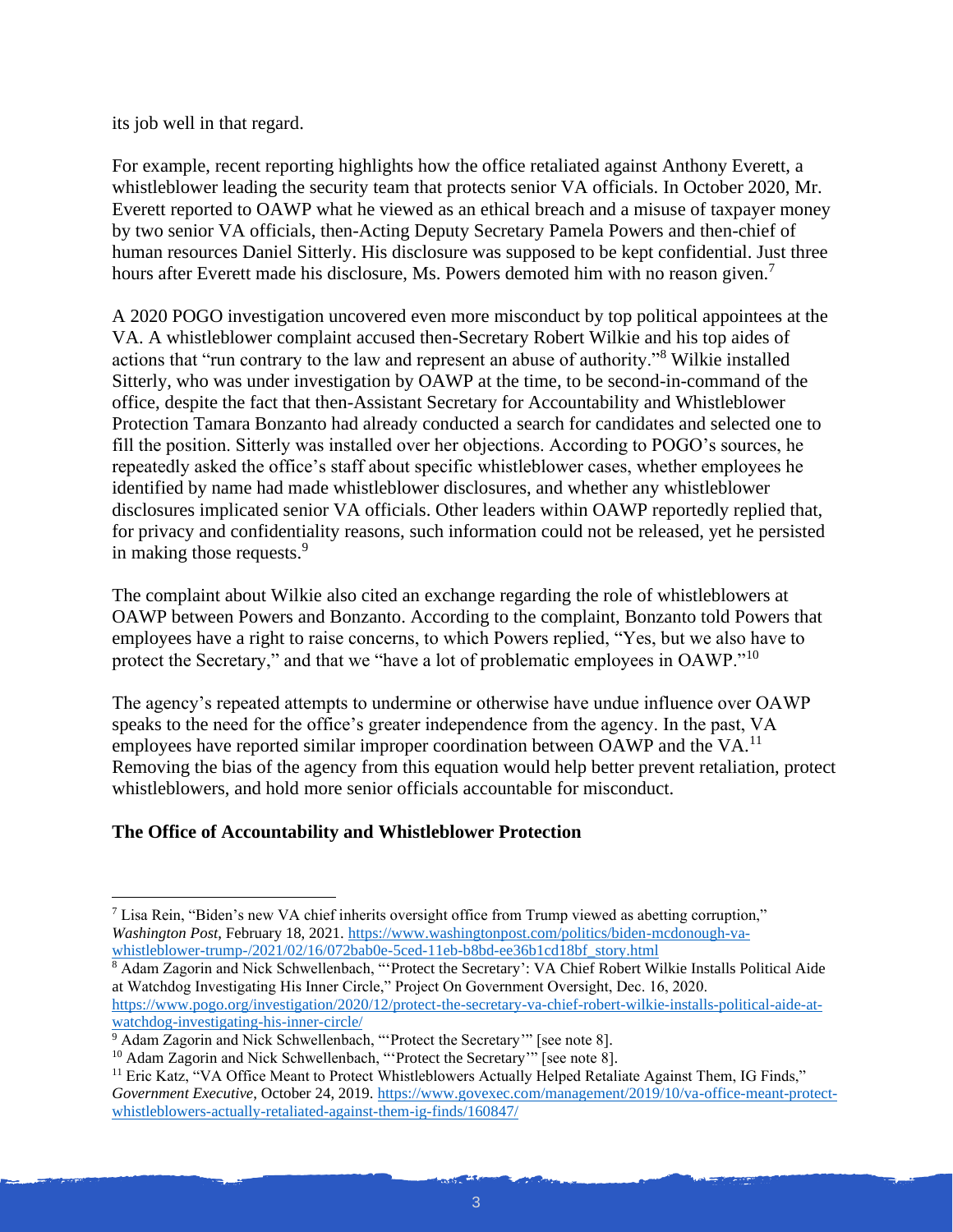In April 2017, then-President Donald Trump issued Executive Order 13793 to establish the Office of Accountability and Whistleblower Protection.<sup>12</sup> Congress later codified and expanded on the order through the VA Accountability and Whistleblower Protection Act.<sup>13</sup>

A merging of VA's Office of Accountability Review and the Central Whistleblower Office, the new accountability and whistleblower protection office was designed to be an internal factfinding body that would:

improve the performance and accountability of VA senior executives and employees through thorough, timely, and unbiased investigation of all allegations and concerns. Where these actions are found factually true, OAWP will provide recommended actions related to the Senior Executive or other senior leader's removal, demotion or suspension based on poor performance and/or misconduct. Additionally, OAWP provides protection of valued VA whistleblowers against retaliation for their disclosures under the whistleblower protection provisions of 38 U.S.C. section 714.<sup>14</sup>

As of this year, the office was supported by 105 employees.<sup>15</sup>

The office also receives whistleblower disclosures from VA employees and applicants for VA employment alleging a violation of law, rule, or regulation; gross mismanagement, gross waste of funds, abuse of authority; or substantial and specific danger to public health or safety.<sup>16</sup>

If a disclosure involves misconduct or poor performance by a senior VA leader or whistleblower retaliation by a VA supervisor, OAWP will investigate the matter itself.<sup>17</sup> Once the office interviews a complainant to identify allegations and witnesses and develops an investigation plan, they conduct an investigation and draft a report of investigation. Once that is finalized, the office may then recommend disciplinary or other action if it is warranted to the VA component.

Whistleblower disclosures that are not within OAWP's mandate are referred for investigation to another VA office, such as the VA's Office of the Medical Inspector, the Veterans Health Administration, or the Veterans Benefits Administration. When referring a case to another office for investigation, OAWP identifies allegations and which witnesses should be interviewed. If a whistleblower requests anonymity for the referral, the office will work to ensure that the disclosure is referred anonymously. The VA office that receives the referral then prepares a

<sup>&</sup>lt;sup>12</sup> Executive Order 13793, "Improving Accountability and Whistleblower Protection at the Department of Veterans Affairs," April 27, 2019. [https://www.federalregister.gov/documents/2017/05/02/2017-08990/improving](https://www.federalregister.gov/documents/2017/05/02/2017-08990/improving-accountability-and-whistleblower-protection-at-the-department-of-veterans-affairs)[accountability-and-whistleblower-protection-at-the-department-of-veterans-affairs](https://www.federalregister.gov/documents/2017/05/02/2017-08990/improving-accountability-and-whistleblower-protection-at-the-department-of-veterans-affairs)

<sup>13</sup> 38 U.S.C. § 323 (2021).

<sup>14</sup> Department of Veterans Affairs, *Report to The Committee on Veterans Affairs of the Senate and The Committee on Veterans Affairs of the House of Representatives on the Activities of the Office of Accountability and Whistleblower Protection, For the Period: June 30, 2017 – June 30, 2018* (July 2018), 3. [https://federalnewsnetwork.com/wp-content/uploads/2018/07/ANNUAL-REPORT-Office-of-Accountability-and-](https://federalnewsnetwork.com/wp-content/uploads/2018/07/ANNUAL-REPORT-Office-of-Accountability-and-Whistleblower-Protections-Activities.pdf)[Whistleblower-Protections-Activities.pdf](https://federalnewsnetwork.com/wp-content/uploads/2018/07/ANNUAL-REPORT-Office-of-Accountability-and-Whistleblower-Protections-Activities.pdf)

 $\frac{15}{15}$  Conversation between POGO and OAWP, May 3, 2021.

<sup>16</sup> 38 U.S.C. § 323(c)(1)(D) (2021).

 $17$  38 U.S.C. § 323(c)(1)(H) (2021).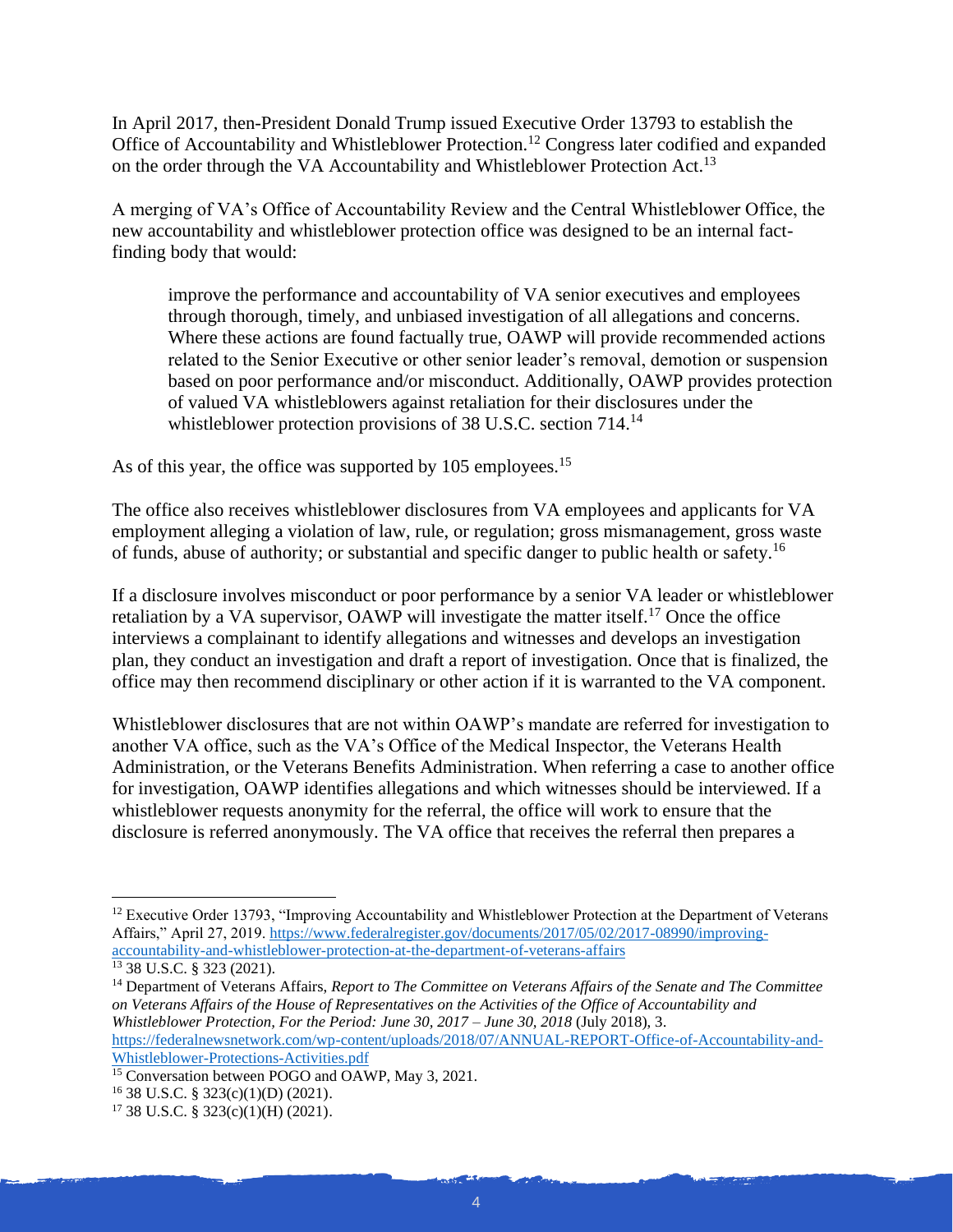report of investigation and submits it to OAWP.<sup>18</sup> OAWP then works in consultation with the VA Office of General Counsel to draft a recommendation for disciplinary or other action if warranted.<sup>19</sup>

This structure can cause problems. Although OAWP and the OGC are both housed within the VA, their interests are not the same. OGC's mandate is to represent the best interests of their client: the VA. POGO has found department general counsels often believe their job is to protect the public's perception of the department, future funding, and individual jobs of senior leaders, rather than to protect the public's interest by ensuring effective execution of the department's mission. OAWP, on the other hand, is charged with fact-finding and analysis independent of any agenda to keep the agency out of legal trouble. Allowing agency attorneys to provide legal analysis or to review proposed disciplinary actions is akin to a judge allowing the defense attorney in a criminal case to overturn the judge's decision against a defendant. It's entirely inappropriate for OGC to be able to weigh in on a whistleblower retaliation complaint or other allegations of senior leader misconduct. The chance of improper consultation is too high and puts whistleblowers at a severe disadvantage. Even the appearance of a conflict on the part of OGC undermines OAWP's independence and its effectiveness across the board.

POGO warned two years ago in our previous appearance before this subcommittee that the OAWP was not functioning as intended.<sup>20</sup> While the office has improved to some degree, there are still areas in need of improvement. This office has now had over three years to translate submission intake into disciplinary action against senior VA officials found to have retaliated against VA whistleblowers. Within the last year, the office investigated more than 350 cases and referred and maintained oversight of more than 440 cases referred to VA Administrations and Staff Offices. However, the work of the office has not resulted in accountability. Although it has made 99 recommendations to address substantiated wrongdoing since April 2020, the VA has only implemented approximately half of those recommendations.<sup>21</sup>

Currently, OAWP does not have the authority to enforce disciplinary recommendations or corrective actions that the VA chooses not to implement. This lack of enforcement power is troubling. Because nearly half of OAWP's disciplinary and corrective action recommendations aren't being implemented, the VA is sending a message to its officials that they can act with

<sup>18</sup> Department of Veterans Affairs Office of Accountability and Whistleblower Protection, *Report to The Senate Committee on Veterans' Affairs and The House Committee on Veterans' Affairs on the Activities of the Office of Accountability and Whistleblower Protection, For the Period October 1, 2018 – May 31, 2020* (May 2020), 6. [https://federalnewsnetwork.com/wp-content/uploads/2020/08/082620\\_oawp\\_congressreport\\_FNN.pdf](https://federalnewsnetwork.com/wp-content/uploads/2020/08/082620_oawp_congressreport_FNN.pdf)

<sup>19</sup> Department of Veterans Affairs Office of Inspector General, *Failures Implementing Aspects of the VA Accountability and Whistleblower Protection Act of 2017*, Report #18-04968-249 (October 24, 2019), 6. <https://www.va.gov/oig/pubs/VAOIG-18-04968-249.pdf>

<sup>&</sup>lt;sup>20</sup> Rebecca Jones, "Whistleblower Retaliation at the Department of Veterans Affairs," Project On Government Oversight, June 25, 2019. [https://www.pogo.org/testimony/2019/06/whistleblower-retaliation-at-the-department-of](https://www.pogo.org/testimony/2019/06/whistleblower-retaliation-at-the-department-of-veterans-affairs/)[veterans-affairs/;](https://www.pogo.org/testimony/2019/06/whistleblower-retaliation-at-the-department-of-veterans-affairs/) Daniel Van Schooten, "'Terrified' of Retaliation Inside Veterans Affairs Whistleblower Office," Project On Government Oversight, March 5, 2020. [https://www.pogo.org/investigation/2020/03/terrified-of](https://www.pogo.org/investigation/2020/03/terrified-of-retaliation-inside-veterans-affairs-whistleblower-office/)[retaliation-inside-veterans-affairs-whistleblower-office/](https://www.pogo.org/investigation/2020/03/terrified-of-retaliation-inside-veterans-affairs-whistleblower-office/)

<sup>&</sup>lt;sup>21</sup> OAWP made 40 disciplinary recommendations for senior leader misconduct, 29 recommendations for whistleblower retaliation, and 30 corrective actions since April 2020. Appendix A, 7, 8; Conversation between POGO and OAWP staff, May 3, 2021.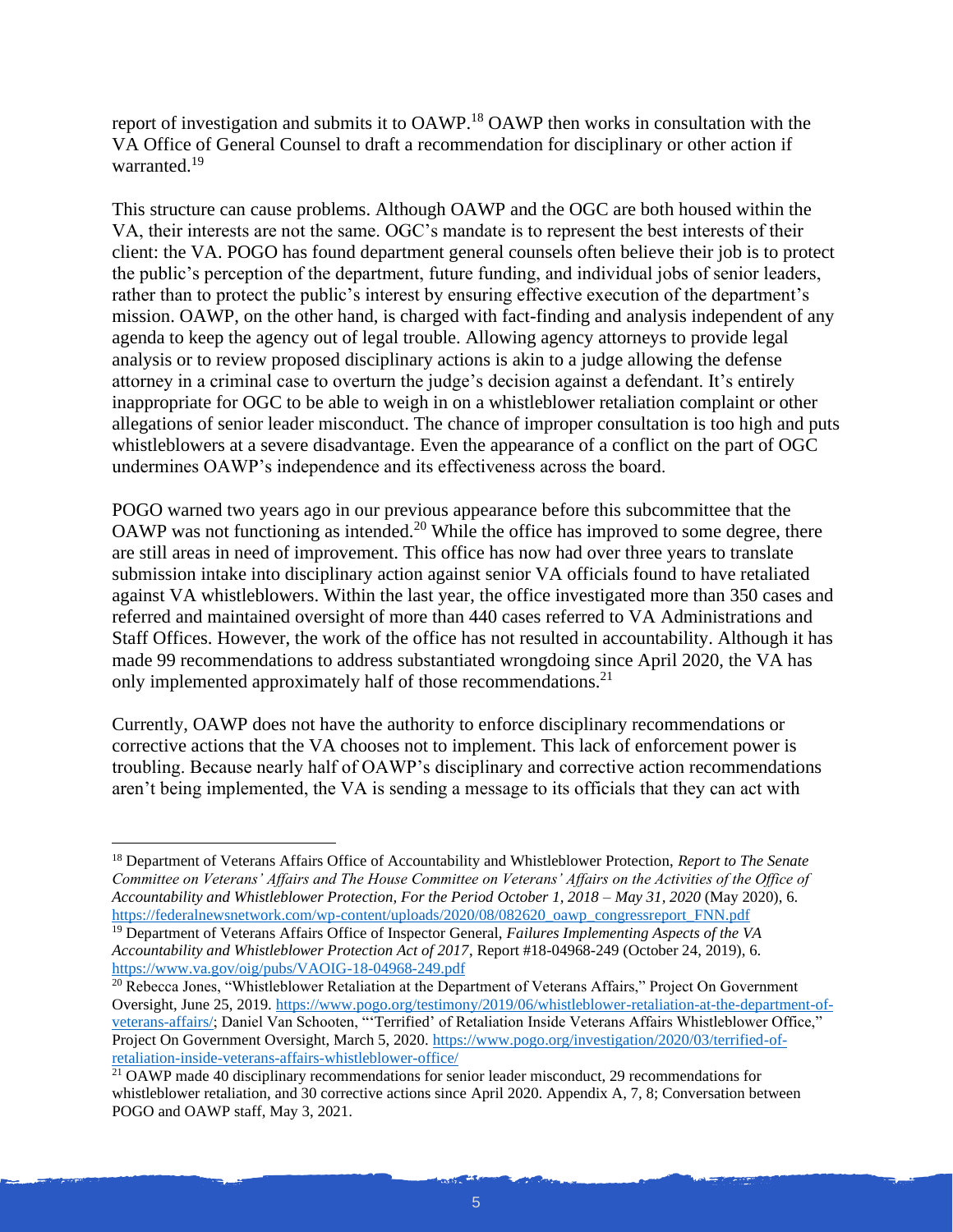impunity, especially when it involves senior leader misconduct or retaliation against whistleblowers.

A path to enforcement is absolutely necessary to ensure better accountability at the VA. Senior leader misconduct and whistleblower retaliation should never be occurring at the VA, but when it does, people need to face consequences for their improper actions. The Strengthening VA Whistleblower Protection Act of 2021, a bill that would establish an OAWP-specific general counsel, could be significantly strengthened by providing a referral option for OAWP to transfer a case to the Office of Special Counsel (OSC) for disciplinary prosecution if VA components do not implement the disciplinary recommendations or corrective actions.<sup>22</sup> This would be in line with similar referral processes by inspector general offices and the Equal Employment Opportunity Commission. 23

An additional problem is that there is a lack of transparency around the process when VA components reject OAWP's disciplinary recommendations. Under OAWP's authorizing statute, if a VA component decides not to implement or initiate the recommended disciplinary or corrective action within 60 days, that component is required to notify the secretary of Veterans Affairs. The secretary then submits a report to the House and Senate Committees on Veterans' Affairs documenting the disciplinary actions that were not implemented. The secretary is also required to report "a detailed justification for not taking or initiating such disciplinary action."<sup>24</sup>

Unfortunately, the reports the VA has submitted to date have been uninformative. It is not enough for Congress to get a generic report stating that OAWP had recommended discipline, that the recommendation was not implemented, a general reason it was not implemented, and the offending official's job title. For Congress to be able to conduct any meaningful oversight, the reports should also provide such relevant information as a summary of OAWP's findings, the name of the senior official who was found guilty of misconduct, where the official works, and if the official has a history of misconduct. A discussion draft bill that would amend Title 38 to strengthen and improve OAWP includes some improved reporting requirements, such as a full and substantive analysis of the activities of the office; the identification of any issues within the office; the identification of concerns around the office's size, staffing, and resources; and any potential recommendations from the head of OAWP on any legislative or administrative action. The proposed requirements are fine as written in the legislation, but a lot of them require

 $^{23}$  In 2013, the Department of Energy inspector general substantiated whistleblower retaliation claims and made a referral to OSC, which disciplined several agency officials in 2015. Josh Hicks, "Five Bonneville Power officials lost their positions over veteran-hiring scandal," *Washington Post*, April 3, 2015.

[https://www.washingtonpost.com/news/federal-eye/wp/2015/04/03/five-bonneville-power-officials-lost-their](https://www.washingtonpost.com/news/federal-eye/wp/2015/04/03/five-bonneville-power-officials-lost-their-positions-over-veteran-hiring-scandal/)[positions-over-veteran-hiring-scandal/;](https://www.washingtonpost.com/news/federal-eye/wp/2015/04/03/five-bonneville-power-officials-lost-their-positions-over-veteran-hiring-scandal/) The EEOC "shall refer to OSC for potential OSC enforcement action" after EEOC substantiates claims of discrimination. U.S. Equal Employment Opportunity Commission, Memorandum of Understanding Between U.S. Office of Special Counsel and Equal Employment Opportunity Commission, [https://www.eeoc.gov/mou/memorandum-understanding-between-us-office-special-counsel-and-equal-employment](https://www.eeoc.gov/mou/memorandum-understanding-between-us-office-special-counsel-and-equal-employment-opportunity)[opportunity](https://www.eeoc.gov/mou/memorandum-understanding-between-us-office-special-counsel-and-equal-employment-opportunity)

<sup>22</sup> *Strengthening VA Whistleblower Protection Act of 2021*, 117th Cong. [https://docs.house.gov/meetings/VR/VR08/20210421/111431/BILLS-](https://docs.house.gov/meetings/VR/VR08/20210421/111431/BILLS-117StrengtheningVAWhistleblowerProtectionih.pdf)[117StrengtheningVAWhistleblowerProtectionih.pdf](https://docs.house.gov/meetings/VR/VR08/20210421/111431/BILLS-117StrengtheningVAWhistleblowerProtectionih.pdf)

 $24\overline{38}$  U.S.C. § 323(f)(2) (2021).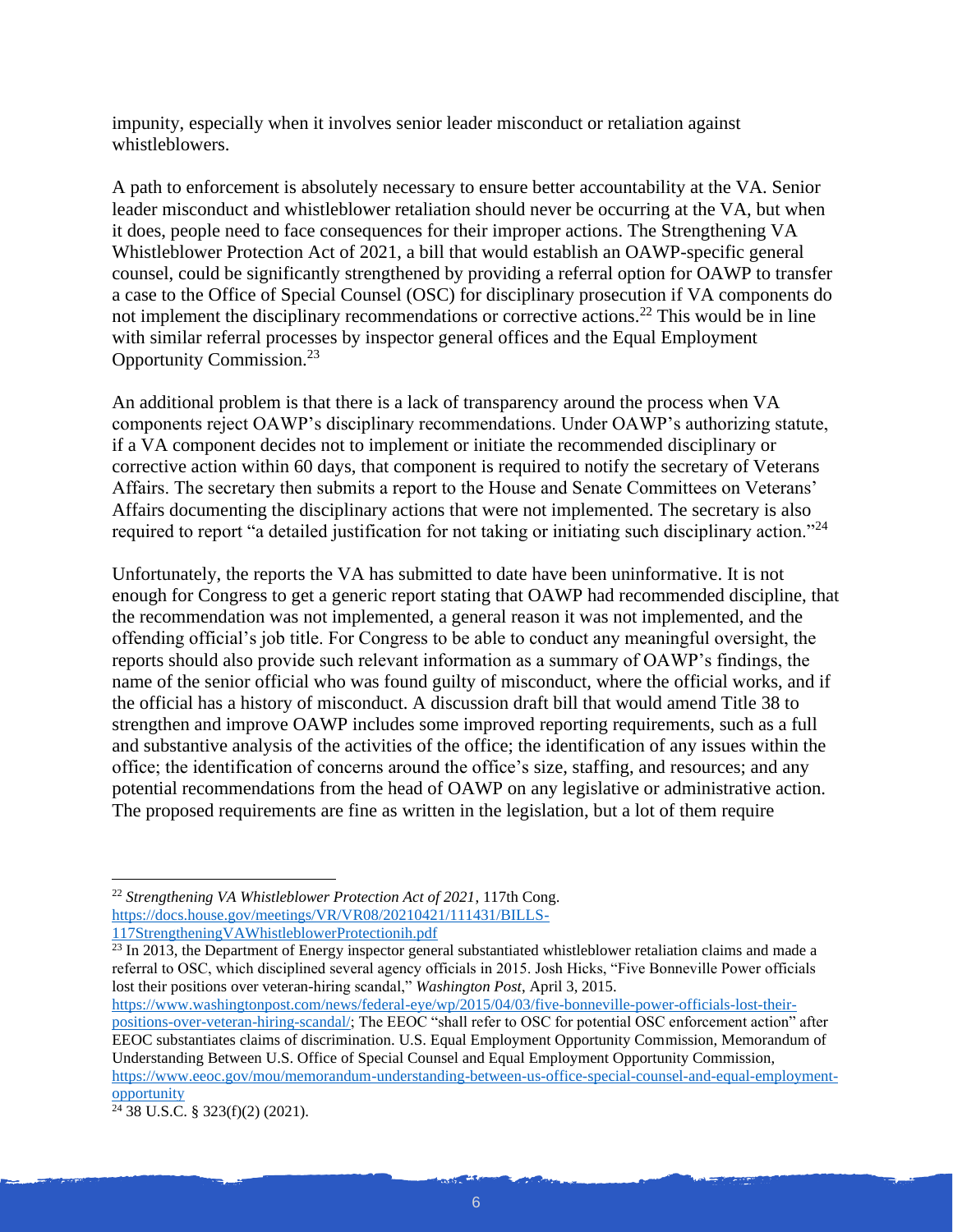information that is already being reported in the OAWP's annual reports, and most of them won't fix the problems that they're trying to address.<sup>25</sup>

Even OAWP's website is unhelpful. Although the office updates its website with the number of investigations, corrective actions recommended, and disciplinary recommendations issued,  $^{26}$  it doesn't provide a public-facing number of how many disciplinary recommendations and corrective actions are actually implemented.

There are also no public-facing ways to determine where the misconduct is occurring or even what type of misconduct it is. (The whistleblower office confirmed to POGO that while the reports made to Congress aren't available publicly, we might be able receive them through Freedom of Information Act requests.<sup>27</sup> But this information should be readily available to the public without having to go through the burdensome process of filing a FOIA request.) The onus is on Congress to ensure that OAWP makes that information public, and to follow up on cases in order to hold individual senior VA leadership accountable, especially when disciplinary recommendations or corrective actions are not implemented.

Changes need to be implemented to give the Office of Accountability and Whistleblower Protection more power to ensure better enforcement of disciplinary and corrective action recommendations.

#### **Recommendations**

We are encouraged to see bipartisan engagement on this effort to strengthen whistleblower protections at the VA.<sup>28</sup> OAWP was created with a laudable mission, yet it doesn't have the structure or authorities necessary to complete that mission, such as the statutory independence of an inspector general or the for-cause removal protections like the Office of Special Counsel. As a result, the office is particularly vulnerable to interference from agency leadership.

To immediately make the office more independent, Congress should mandate that it have its own office of legal counsel, circumventing any need to refer matters to the VA's Office of General Counsel. OAWP has concurred with this recommendation in the past, noting that relying on the agency's general counsel creates at the very least the appearance of a conflict of interest, and creates unnecessary delays in resolving cases.<sup>29</sup>

<sup>25</sup> *Legislative Hearing before the House Committee on Veterans' Affairs Subcommittee on Oversight and Investigations*, 117<sup>th</sup> Cong. (April 21, 2021) (statement for the record by Melissa Wasser, Policy Counsel, Project On Government Oversight). [https://www.pogo.org/testimony/2021/04/pogo-statement-for-the-record-on](https://www.pogo.org/testimony/2021/04/pogo-statement-for-the-record-on-whistleblower-reforms-at-the-department-of-veterans-affairs/)[whistleblower-reforms-at-the-department-of-veterans-affairs/](https://www.pogo.org/testimony/2021/04/pogo-statement-for-the-record-on-whistleblower-reforms-at-the-department-of-veterans-affairs/)

 $\frac{26}{6}$  Office of Accountability and Whistleblower Protection, "By the Numbers from April 2020 to April 2021," updated May 4, 2021.<https://www.va.gov/accountability/>

 $2^7$  Conversation between POGO and OAWP, May 3, 2021.

<sup>&</sup>lt;sup>28</sup> Statement for the record by Melissa Wasser [see note 25].

<sup>29</sup> Department of Veterans Affairs, *Report to The Committee on Veterans Affairs of the Senate and The Committee on Veterans Affairs of the House of Representatives on the Activities of the Office of Accountability and Whistleblower Protection, For the Period: June 30, 2017 – June 30, 2018*, 22 (July 2018). [https://federalnewsnetwork.com/wp-content/uploads/2018/07/ANNUAL-REPORT-Office-of-Accountability-and-](https://federalnewsnetwork.com/wp-content/uploads/2018/07/ANNUAL-REPORT-Office-of-Accountability-and-Whistleblower-Protections-Activities.pdf)[Whistleblower-Protections-Activities.pdf](https://federalnewsnetwork.com/wp-content/uploads/2018/07/ANNUAL-REPORT-Office-of-Accountability-and-Whistleblower-Protections-Activities.pdf)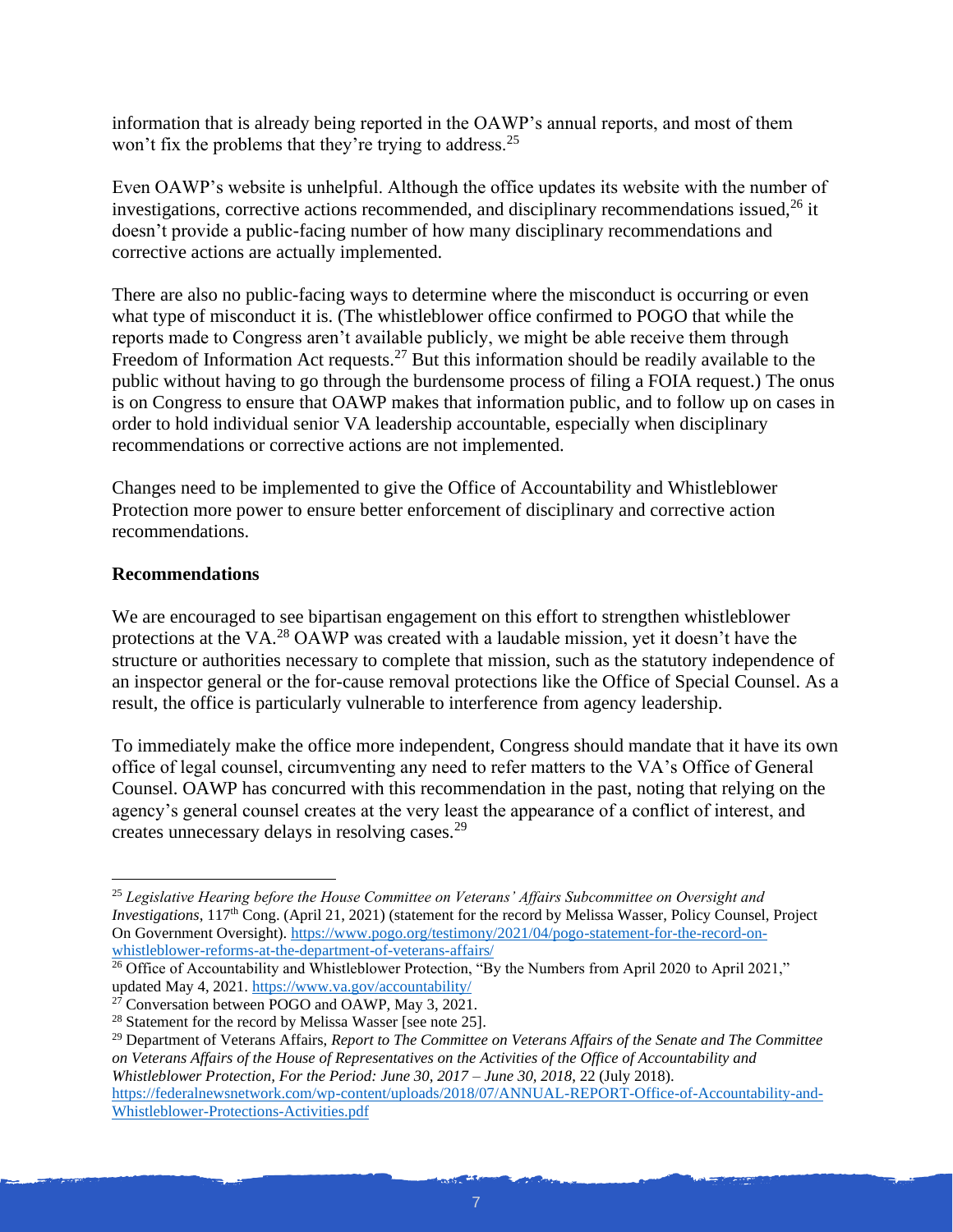Such a structure is not unprecedented. Inspector general offices frequently rely on their own general counsel to provide independent and objective legal advice as they investigate claims against the agency. With a general counsel specifically assigned to OAWP, the office's investigators would be able to access independent legal advice without having to rely on the agency general counsel to make disciplinary or other corrective action recommendations. The Strengthening VA Whistleblower Protection Act of 2021 includes language that would create an office of general counsel for OAWP, and it should be implemented in order to ensure more independence from agency leadership.

Congress should also remedy OAWP's lack of power to implement disciplinary recommendations and corrective actions. When a VA component does not implement the recommendation themselves, OAWP should have the authority to refer that unimplemented disciplinary recommendation or corrective action to the Office of Special Counsel for a disciplinary prosecution at the Merit Systems Protection Board. This would ensure more enforcement and accountability than what's available in the current system.

Another improvement would be to create stronger reporting and transparency measures, which could help provide better insight into OAWP's activities. Congress should mandate that reports regarding senior leader misconduct and whistleblower retaliation be made publicly available online in an accessible format. These reports would be similar to other departments' inspectors general investigations into senior leader misconduct that are already publicly available. The Department of Defense Office of Inspector General, for instance, lists reports of investigations on their FOIA reading room website that include the name of the senior official, the allegations, an analysis of the allegations, and recommendations for discipline.<sup>30</sup> The Department of Justice Office of the Inspector General's website lists investigative summaries in cases involving administrative misconduct after issuing a final report of investigation to the component.<sup>31</sup> The information in these publicly available reports should be replicated at the VA when disciplinary recommendations or corrective actions are not taken.

Congress should also implement stronger reporting and transparency measures so that both Congress and the public can know what accountability looks like at the VA. The more discretion you give the VA to determine how much information to disclose, the less transparency you get. That, in turn, means less accountability for the veterans and the taxpayers. Effective reforms would ensure that the VA is not only correcting past misconduct but also preventing future misconduct.

#### **Conclusion**

VA whistleblowers take the risk to blow the whistle because they believe it is their duty to speak up when they witness violations of the country's trust.<sup>32</sup> Congress has recognized the need to update protections for VA whistleblowers, but so far it has not been enough. The lesson is clear:

<sup>30</sup> Department of Defense Office of Inspector General, "FOIA Reading Room." [https://www.dodig.mil/FOIA/FOIA-](https://www.dodig.mil/FOIA/FOIA-Reading-Room/?Search=Report+of+investigation)[Reading-Room/?Search=Report+of+investigation](https://www.dodig.mil/FOIA/FOIA-Reading-Room/?Search=Report+of+investigation) (accessed May 13, 2021)

<sup>&</sup>lt;sup>31</sup> Department of Justice Office of the Inspector General, "Investigative Findings in Cases Involving Administrative Misconduct.[" https://oig.justice.gov/reports/type/investigation](https://oig.justice.gov/reports/type/investigation) (accessed May 13, 2021)

<sup>&</sup>lt;sup>32</sup> Rebecca Jones, "Whistleblower Retaliation at the Department of Veterans Affairs" [see note 20].